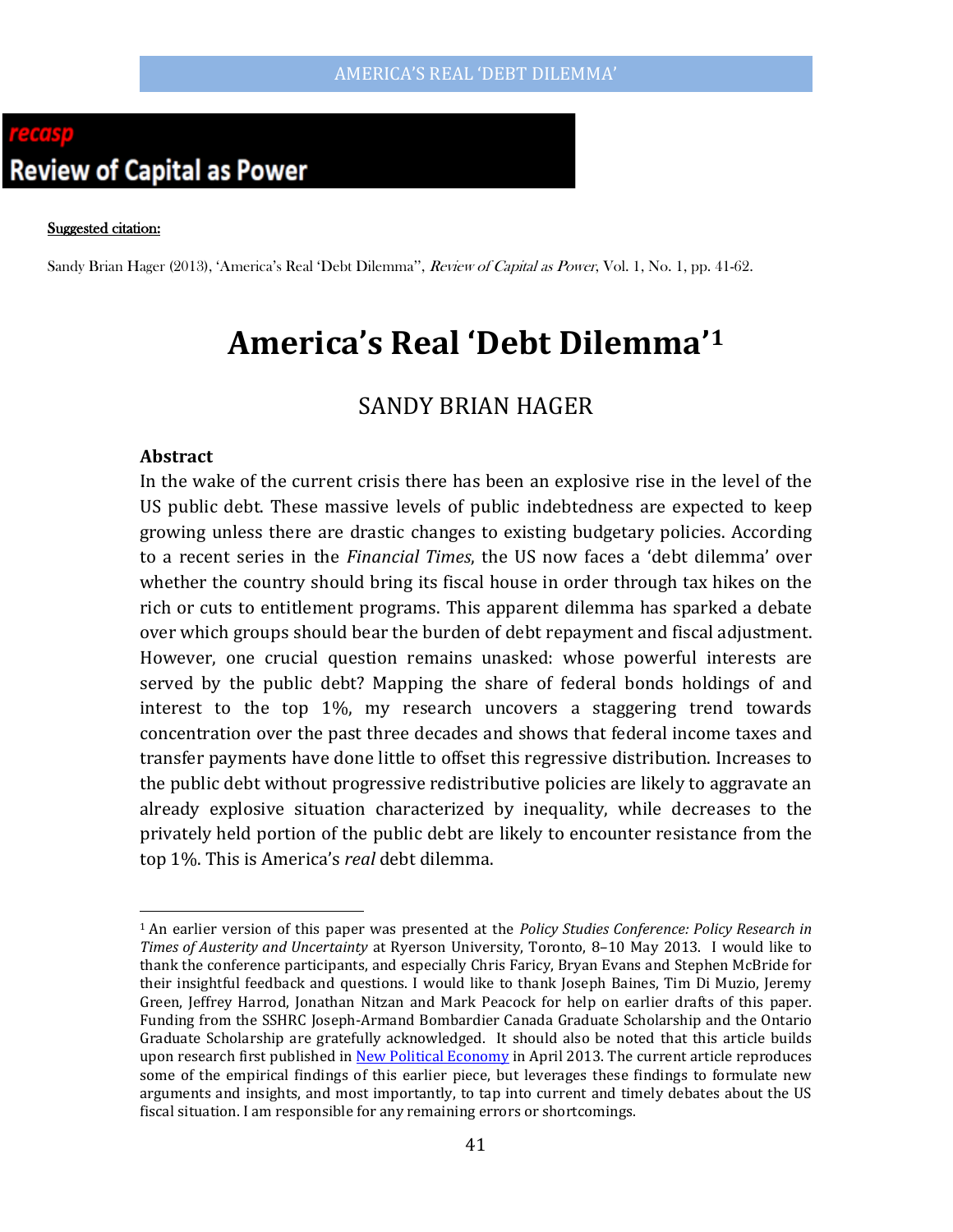**Keywords:** public debt; power; distribution; inequality; the 1% *'Every man and woman who owned a Government Bond, we believed, would serve as a bulwark against the constant threats to Uncle Sam's pocketbook from pressure blocs and special-interest groups. In short, we wanted the ownership of America to be in the hands of the American people'* -Henry Morgenthau Jr.[2](#page-1-0)

If n the wake of the current financial crisis the debt of the US federal government has increased from 64 percent of GDP in 2007 to 103 percent in 2012. And due  $\mathsf L$  to soaring costs associated with an ageing population, some expect the federal If the wake of the earrent inflantiar erisis the debt of the 05 federal government<br>has increased from 64 percent of GDP in 2007 to 103 percent in 2012. And due<br>to soaring costs associated with an ageing population, some ex According to a recent series in the *Financial Times*, America now finds itself in the middle of a 'debt dilemma' over what policies it should pursue to bring its fiscal house into order (Harding 2013).

As the recent political gridlock over the debt ceiling, the fiscal cliff and sequestration demonstrate, there has been little consensus over how to resolve this supposed 'debt dilemma'. The positions within the debate are diverse but generally fall between two poles of thought.

On the one side, there are those, including the corporate-led 'Fix the Debt' campaign, which argue that the US should reduce its public debt immediately, lest the government find itself in a Greek-style bankruptcy (Cote 2012; Ferguson 2009, 2010). The preferred method for reducing the debt is austerity that will cut spending to America's 'bloated' social programs (Kotlikoff 2010).

On the other side, there are those, including the 'Flip the Debt' campaign associated with the Occupy movement, which urge caution and argue that the public debt has been a necessary component of the federal government's crisis-management policies (Krugman 2012a; Wolf 2013; Summers 2013). With stubbornly high unemployment and increasing income and wealth inequality, the preferred method of gradually reducing the debt is tax hikes on the 'super-rich' that have gained the most from the political economic regime in place since the early 1980s (Buffett 2011, 2012; Sachs 2012).

Thanks to the efforts of the 'Flip the Debt' and other progressive movements, issues of power and inequality have been forced into the current debate over the 'debt

<span id="page-1-0"></span> <sup>2</sup> Cited in Tufano and Schneider (2005, p. 11).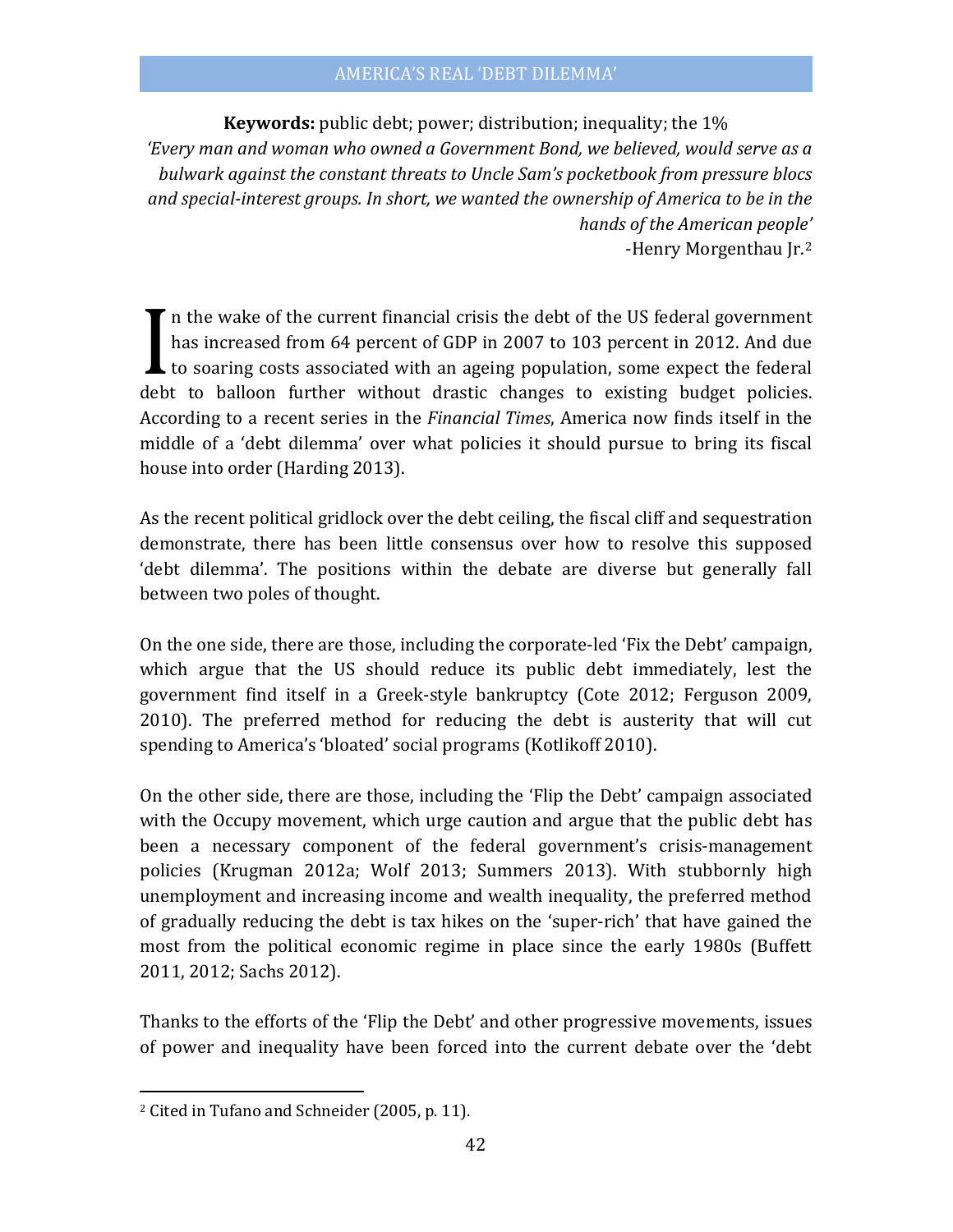dilemma'. Their slogan – 'Hey  $1\%$ ! Pay your damn taxes!' – places the responsibility for debt reduction squarely on the shoulders of the large corporations and the top 1% that have 'stolen' an estimated \$2.3 trillion using tax loopholes, offshore tax havens and tax cuts. 'Flip the Debt' sees the explosive increase in the public debt as an outcome of growing inequality and calls on those at the top of this increasingly unequal society to pay their 'fair share' to help reduce it.

Yet what is most interesting about this often-vicious debate is not the questions that get answered, but the ones that are overlooked. One such question is why *must* the public debt be repaid? Whether mainstream or critical, all participants in this debate assume that, sooner or later, either through spending cuts or tax hikes, the public debt will have to be reduced from its current levels. The refusal even to contemplate alternatives to debt reduction points to the unquestioned sanctity of creditworthiness and 'sound finance' within contemporary capitalist society (Graeber 2011, p. 3).[3](#page-2-0)

Most importantly, the current debate also overlooks the question of whose interests are served by the public debt. What if questions of power are not only central to the issue of public debt repayment, but also to the very existence of the public debt in the first place? What if the public debt is not simply an *outcome* of inequality but also part of its *cause*? What if the top 1% is the major 'winner' of the recent public debt explosion, dominating the ownership of federal bonds and the interest paid on them? How would our understanding of the 'debt dilemma' change if we started to ask these questions?

My purpose in this article is to go beyond the current debate over America's 'debt dilemma' and explore these questions. To this end, I present long-term historical research that empirically maps the share of the public debt owned by the top 1% of US households. This research demonstrates that, over the past century, inequality in the ownership of federal bonds and in the interest that is paid on them runs closely to the U-shaped pattern that characterizes the overall distribution of wealth and income. Over the past three decades, and especially in the context of the current crisis, the top 1% share of federal debt and interest has increased at a stunning rate

<span id="page-2-0"></span><sup>&</sup>lt;sup>3</sup> By accepting the 'sound finance' doctrine, even progressive voices often fall into the trap of thinking about the government budget as if it were the budget of a household or a corporation. Yet as proponents of Post Keynesian Modern Monetary Theory (MMT) explain, a monetarily sovereign (i.e. fiat currency-issuing) entity like the US federal government is never revenue constrained like a household or corporation and technically can never go bankrupt (see Wray 2012). This simple observation suggests that there are no inherent limits on government borrowing. These limits must necessarily be *political*.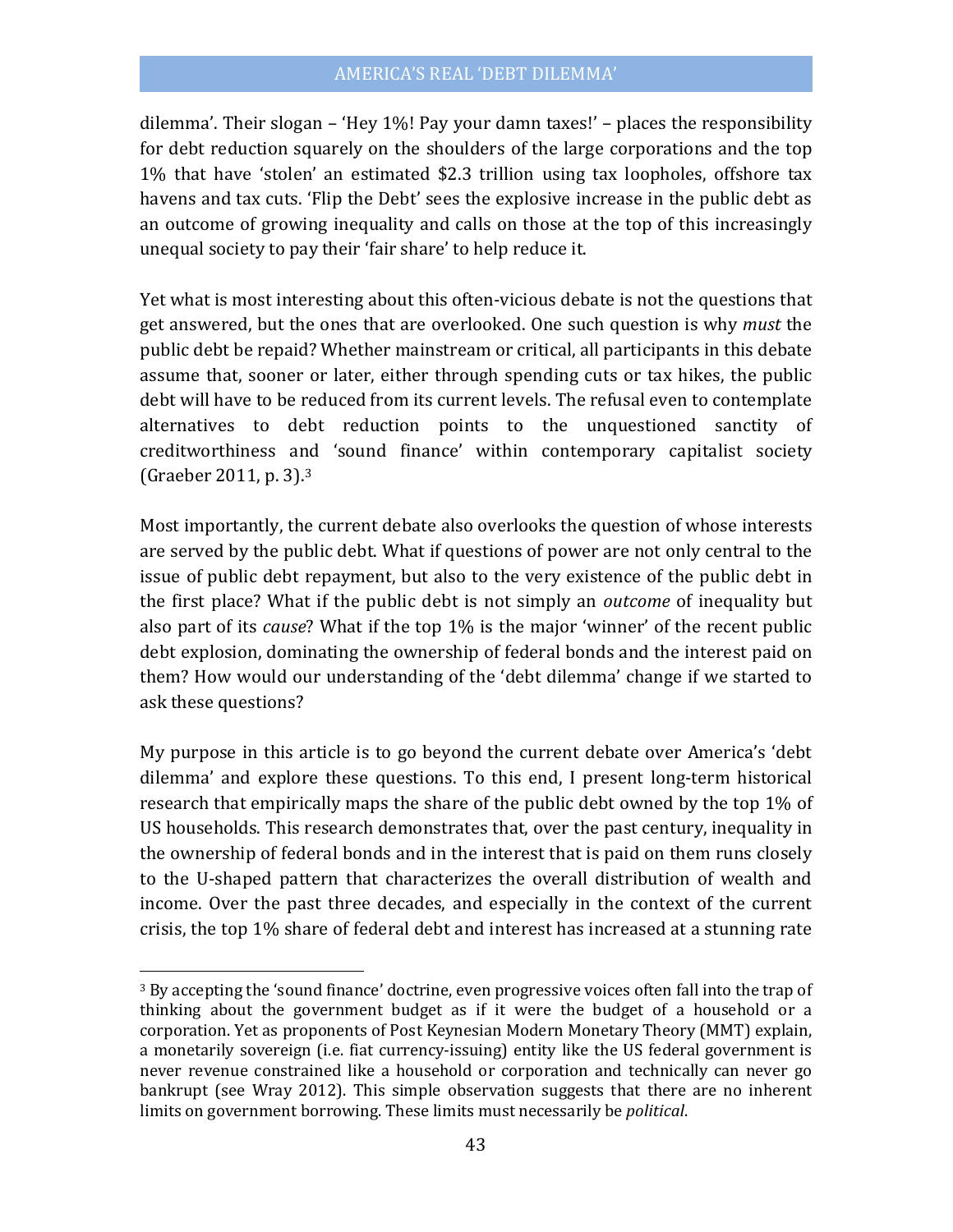and is now approaching the historic highs of the 1920s. This concentrated pattern of ownership suggests that since the early 1980s the public debt has come to serve more and more as an institution of power that works in the interests of the top 1%.

I then go on to explore two potential counter-arguments that downplay the significance of this increasingly concentrated pattern of public debt ownership. The first concerns the role of federal income taxation in progressively redistributing the concentrated federal interest income received by the top 1%. According to this counter-argument, the rich do indeed receive the bulk of federal interest income, but they also pay the bulk of federal income taxes (Eisner 1986). Thus the progressive system of federal taxation is said to neutralize the regressive distribution of federal interest income. My research, however, suggests that this argument is completely misleading. Though federal income taxes remain marginally progressive it has done little to offset the increasingly regressive distribution of federal interest income.

The second potential counter-argument has to do with the role of intragovernmental debt, the portion of the public debt held by the federal government, in offsetting the regressive pattern of privately held public debt. Intra-governmental debt, which stood at \$4.6 trillion or 31 percent of GDP in 2011, represents the accumulated surpluses in government trust fund accounts such as social security and Medicare. These intra-governmental holdings have been celebrated by Keynesians as a progressive redistributive force working in the interests of middle class Americans (Cavanaugh 1996; Heilbroner and Bernstein 1989). The outstanding level of intra-governmental debt tells us nothing about the social interests that are served by it. But technically speaking, when the federal government spends via transfer payments it cashes in some of the Treasury securities held in its trust fund accounts. It is therefore possible to examine the distribution of transfer payments to indirectly measure the interests served by intra-governmental debt.

Analyzing Congressional Budget Office data on the distribution of transfer payments since 1979, my research indicates that the top 1% has never received a significant amount of government transfer payments and that its share has actually fallen during the current crisis. Yet this is no reason to celebrate intra-governmental debt as a progressive force. Once we start to dig deeper and dissect the distribution of transfer payments within the bottom 99% – a diverse category with its own social hierarchy – it is clear that over the past three decades intra-government debt has, if anything, intensified social inequality and polarization.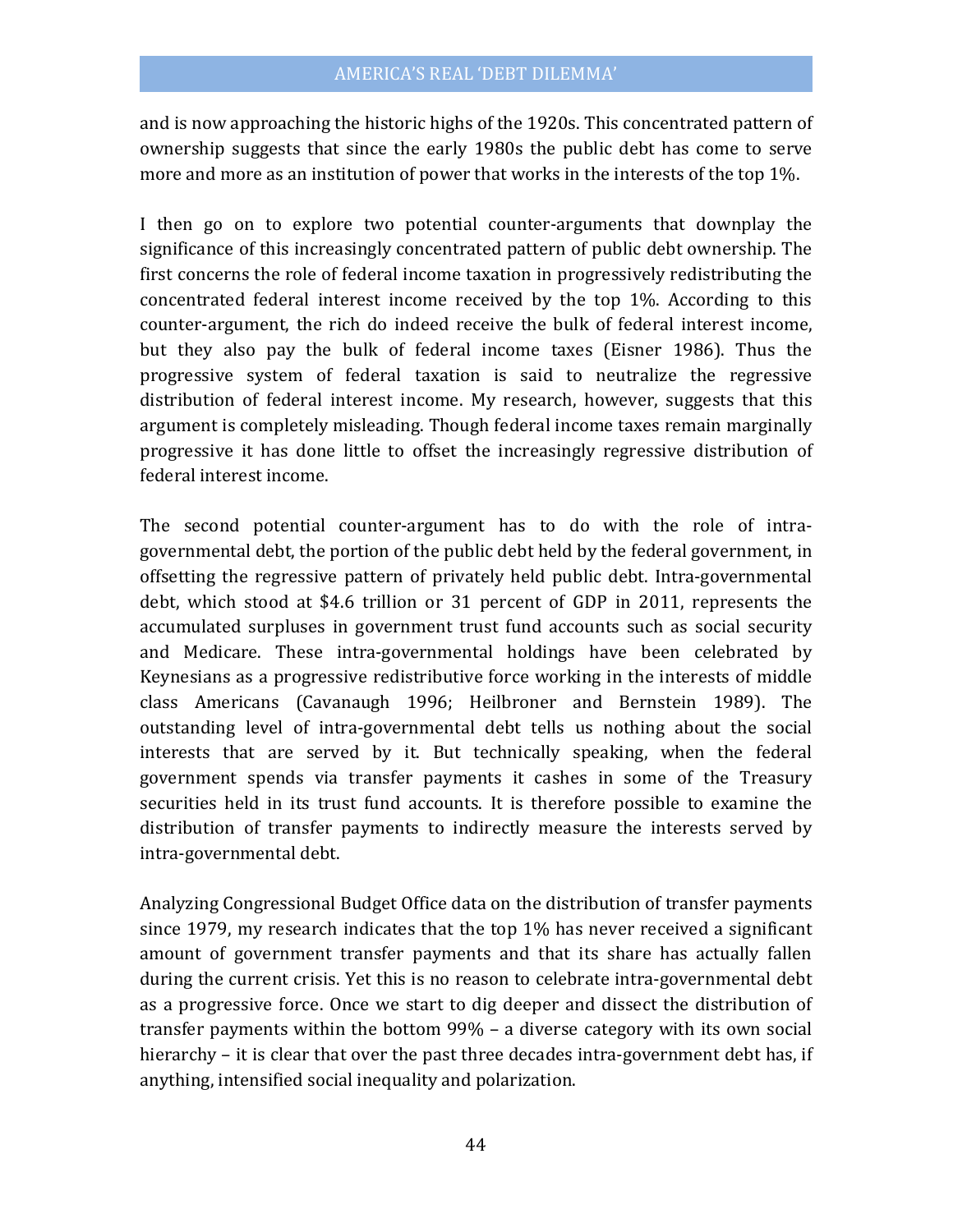Overall, my research indicates that the public debt has, especially over the past three decades or so, served as an institution that directly augments and reinforces the power of those at the very top of the social hierarchy. America does indeed have a 'debt dilemma', but that this dilemma is of a very different nature than that suggested within the current debate.

On the one hand, when it comes to possible debt reduction, the top 1% is likely to resist any attempts to cut the privately held portion of the public debt that they have come to dominate. This is especially the case in the context of the current crisis in which 'risk-free' federal bonds have provided a modicum of security in financial markets plagued by 'systemic fear' (Bichler and Nitzan 2011). Debt reduction is therefore likely to target the intra-governmental portion of the public debt, which, although increasingly regressive, is still broadly an institution that works in favour of the bottom 99%. On the other hand, further increases to the public debt are likely, given the state of wealth and income inequality in US, to be purchased by the top 1%. Adding to the outstanding public debt is therefore liable to further skew the concentration of federal bond ownership and the federal interest that is paid on them.

Without progressive redistributive spending and/or tax policies, both of these actions are liable to aggravate an already explosive situation characterized by deepening inequality. This is America's *real* debt dilemma.

In developing these arguments, the rest of this article will be organized as follows. The first section sketches an alternative power-centered class framework that maps the distribution of federal bonds and federal interest held by the top 1%. The next two sections engage empirically with the two potential counter arguments mentioned above. A concluding section then fleshes out my arguments about America's real debt dilemma.

## **Public Debt and the Distribution of Power**

In an interview with Tim Di Muzio in the *Review of Capital as Power*, Shimshon Bichler and Jonathan Nitzan (2012) offer some ideas on how the division between the top 1% and the bottom 99% can be employed for more than catchy sloganeering and serve as the foundation for theoretical-empirical explorations of capitalist power. Bichler and Nitzan (ibid, p. 5) suggest that a novel understanding of the power of the top 1% must be driven by new methods and accounting techniques that map the quantitative manifestation of this power: namely, the 'differential income streams and asset holdings' of the top 1%. A focus on the wealth and income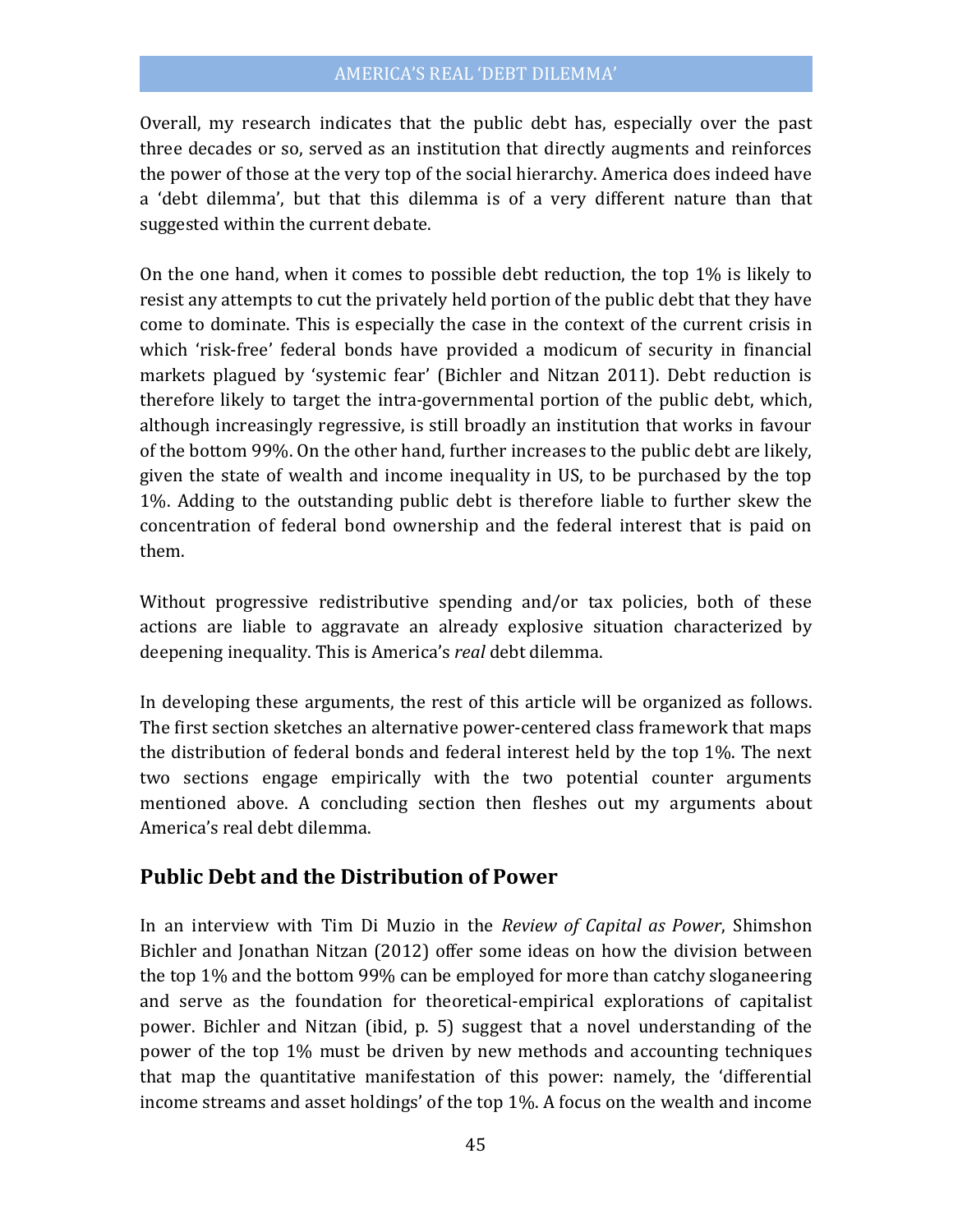shares of the top 1%, they caution, cannot tell us everything about the capitalist ruling class, but it does constitute an 'indirect proxy' for the power of the dominant capital groups at the center of accumulation (ibid, p. 5).

So if we want to move beyond the current debate over the 'debt dilemma' and look at the power underpinnings of the public debt, then an examination of the top percentile's share of federal bonds and interest income is a good place to start. Figure 1 traces my efforts to map the long-term historical share of the public debt owned by the top 1% of US households (ranked by net worth).



*Figure 1 The Top 1% Share of Federal Bonds and Net Wealth*

Note: Missing data are interpolated linearlly by connecting adjacent observations. The dots in the thick series denote the years for which data is available.

Source: For public debt, Lampman (1962) for 1922-1961; the Federal Reserve's Survey of Consumer Finances for 1962-1968, 1970-2010; the IRS's Personal Wealth Report for the 1% share of the public debt in 1969:

(http://www.irs.gov/pub/irs-soi/69inpwar.pdf).

Smith (1974) for individual ownership of the public debt in 1969.

For net wealth, Wolff (1996, 2010) cited in Domhoff(2012).

The observation for 2010 is based on my own calculation from the Federal Reserve's 2010 Survey of Consumer Finance.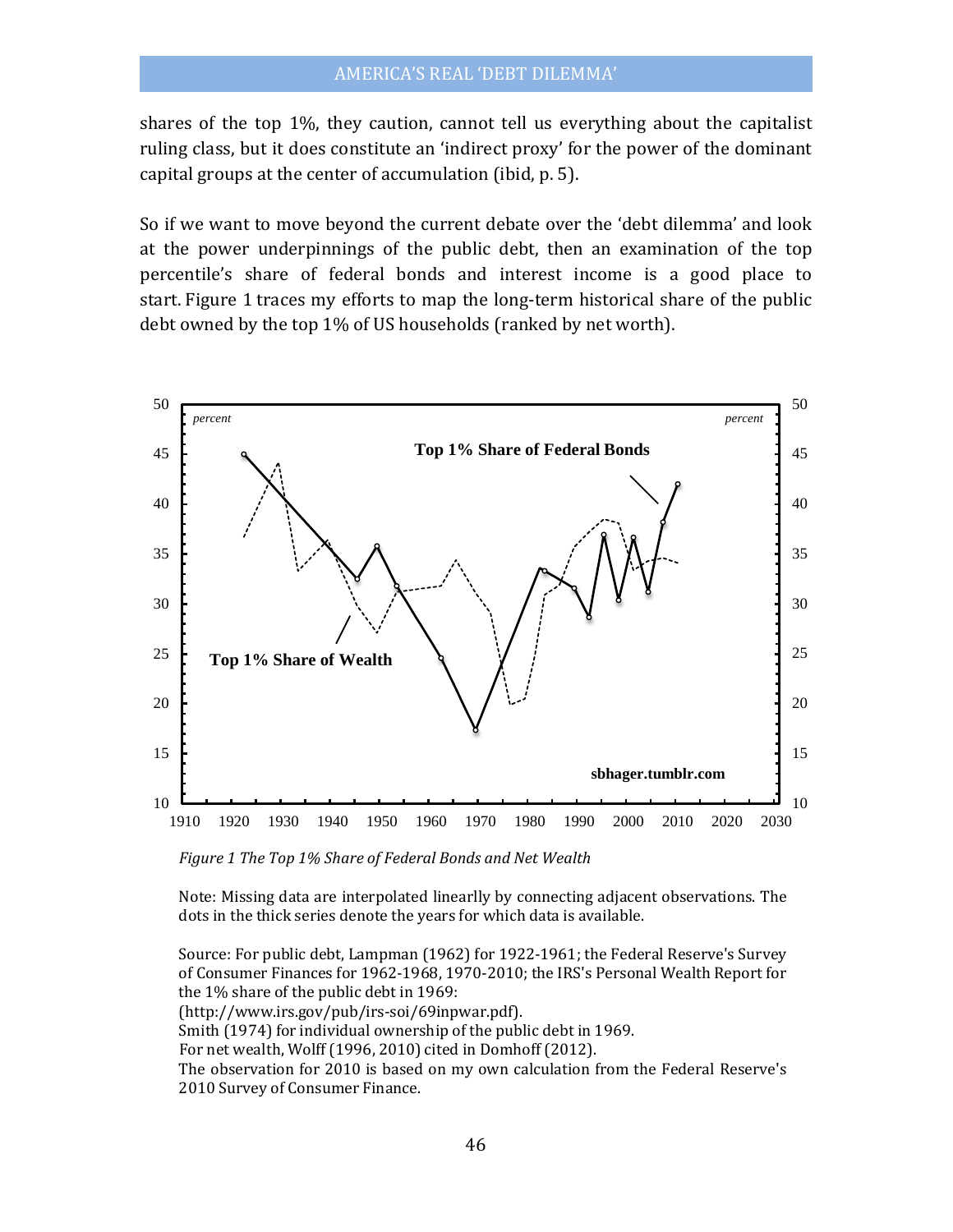The figure comprises two series: the thick dotted series measures the top 1% share of federal bonds while the thin series measures its share of wealth in general.[4](#page-6-0) Both series follow the same general pattern. During the 1920s, the top percentile's share of the public debt and wealth were both over 40%. Over the next half-century both of these shares fell gradually before beginning an upward ascent around the 1970s.[5](#page-6-1) By 2010, while the top 1% share of wealth had tapered off and declined slightly, the share of the public debt owned by the top 1% breached the 40% mark for the first time since the 1920s.

Figure 2 maps the distribution of federal interest income that flows from the ownership of federal bonds. This figure also comprises two series: the thin dotted series measures the share of federal interest income received by the top 1%, while the thick series measures its share of general or total income. Once again we see that both series follow the same long-term U-shaped pattern, with high concentration in the 1920s and 1930s gradually giving way to more equitable distribution through the post-World War II period. Over the past three decades or so, the top percentile's shares of both federal interest and general income have increased rapidly, returning recently to the historic highs of the pre-WWII era.

Researchers of the US experience have raised concerns over the increasingly 'top heavy' distribution of wealth and income since the early 1980s (Wolff 1996; Piketty and Saez 2003; Wilkinson and Pickett 2010). As Figures 2 and 3 demonstrate, the public debt is invariably bound up with this increasingly 'top heavy' pattern of distribution.

Over the past three decades, and especially in light of the current crisis and the most recent public debt explosion, the top 1% has rapidly increased its shares of federal bonds and federal interest income. If we take the distribution of ownership and income as the 'quantitative manifestation' of power, then the conclusion we draw from this empirical research is clear: the public debt is an institution of power that increasingly works in the interests of the top 1%.

<span id="page-6-0"></span> <sup>4</sup> Figure 1 splices together data from two sources: the Federal Reserve's Survey of Consumer Finances and the Internal Revenue Service's Estate Tax Database. Though there are important differences in the design and purpose of these two data sets, statisticians have suggested that they 'compare quite favourably' and can be treated 'as complimentary sources on both wealth and income' (Johnson and Moore 2005, pp. 87–96).

<span id="page-6-1"></span><sup>5</sup> My imprecise use of language here is intentional. I use words like 'around' and 'or so' in reference to these data because of missing observations (see the notes for Figure 1). In particular the 1970s present an empirical blind spot, as no data is available for this decade.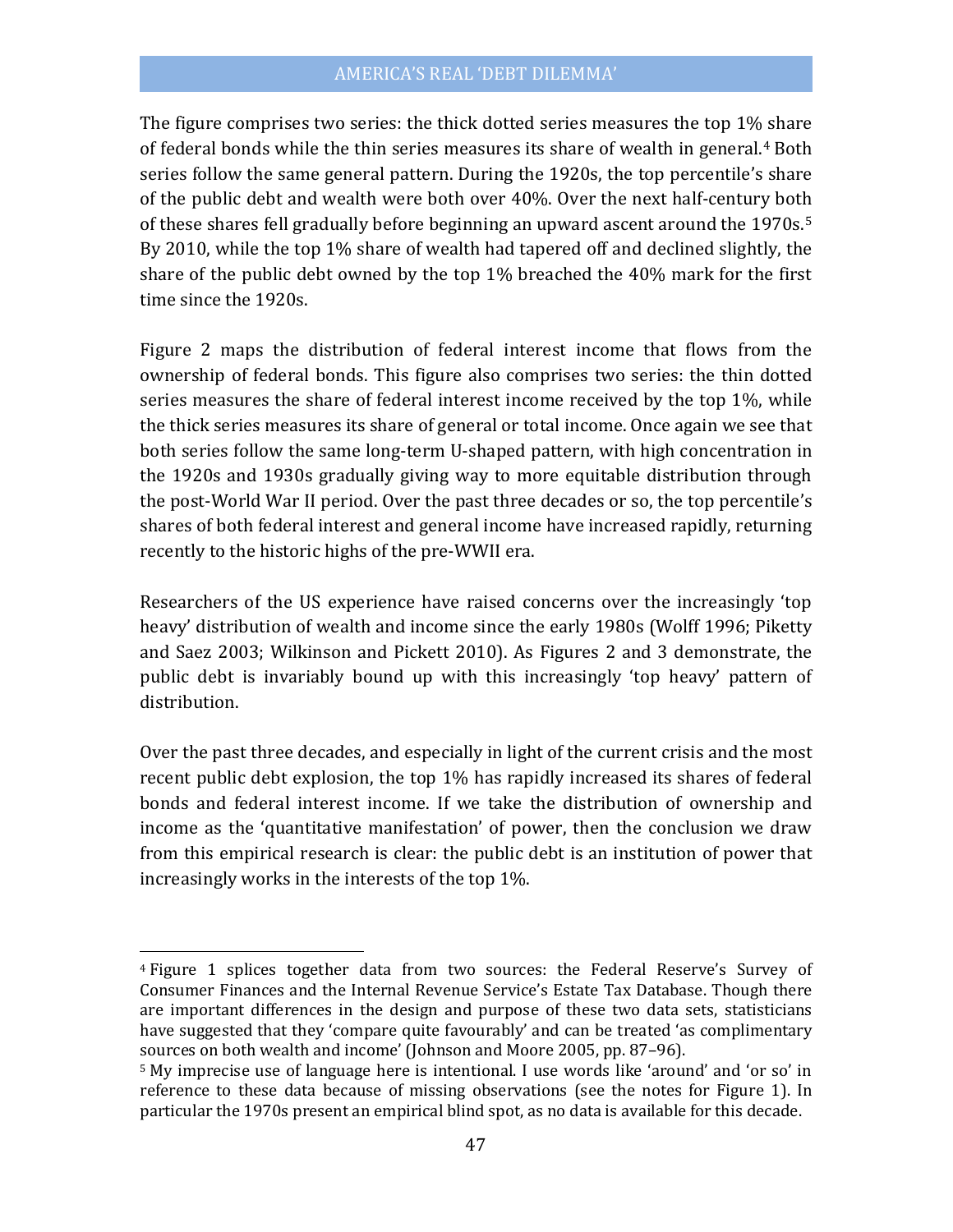

*Figure 2 The Top 1% Share of Income and Federal Interest Income*

Note: Missing data are interpolated linearlly by connecting adjacent observations. The dots in the thick series denote the years for which data is available. From 1922-1961, the top 1% share of federal interest is assumed to be equal to the top 1% share of the public debt. From 1962-2010, interest payments for both the top 1% and all debt holders are imputed by multiplying the dollar value of different types of Treasury securities held by the group (savings bonds, 'other' federal others and 'bond funds') by their corresponding year-end interest rate, and then adding the sum of these products.

Source: For ownership of the public debt, see Figure 1. For interest rates, the US Treasury's Monthly Statement of the Public Debt reports:

(http:/www.treasurydirect.gov/govt/reports/pd/mspd/mspd.htm). For the top 1% share of income, The World Top Incomes Database:

(http://topincomes.g-mond.parisschoolofeconomics.eu/).

#### **Taxation and Redistribution**

Not so fast, skeptics will undoubtedly proclaim. Sure, the rich own most of the public debt, but they also pay most of the taxes (see Eisner 1986, p. 42). Thanks to the progressive nature of the US federal income tax system, the vast sums of federal interest that federal government pays to the top 1% in the form of interest simply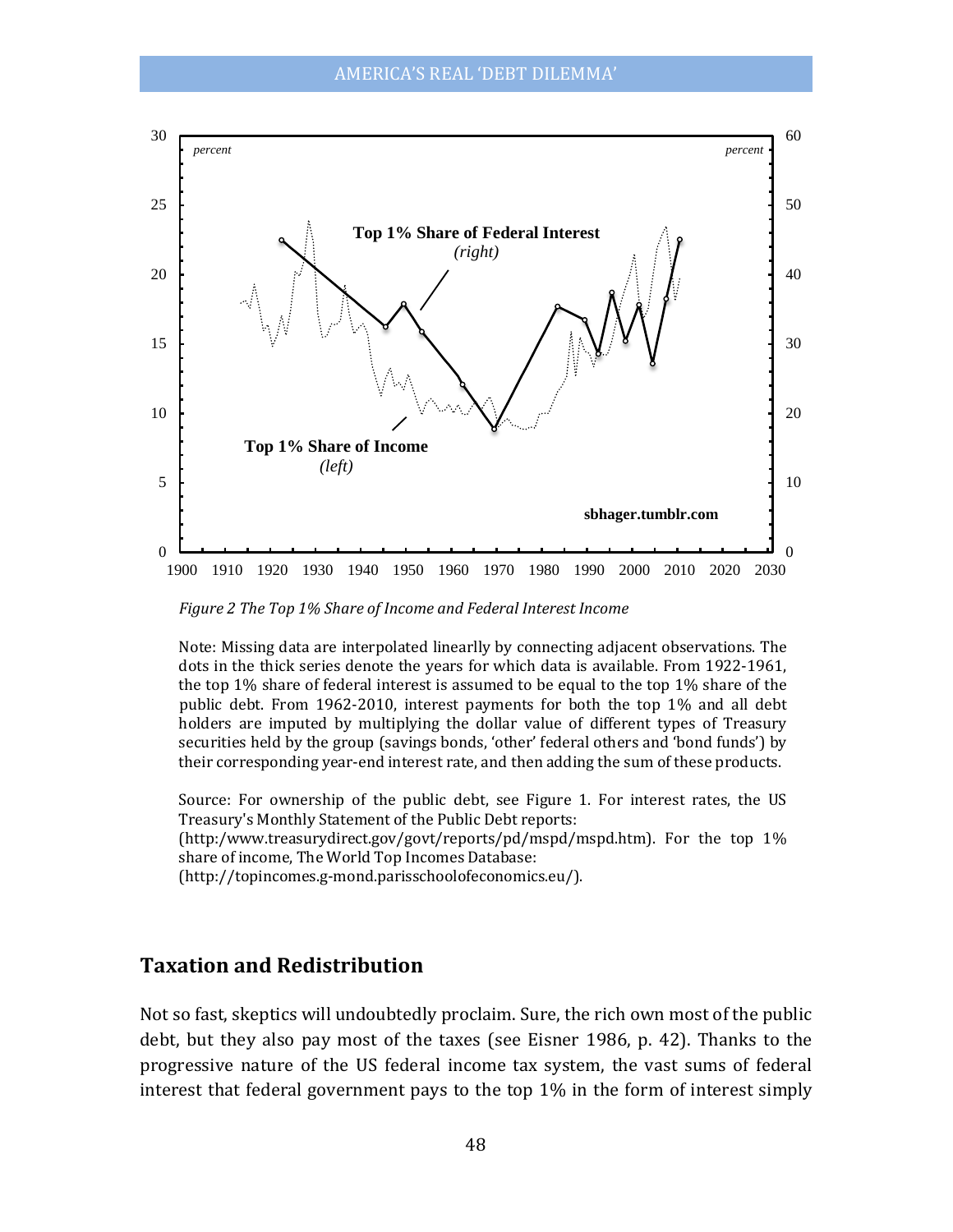flow back to the federal government in the form of income taxes levied on the top 1%.

The problem with this argument, however, is that it is confidently asserted without ever being subjected to systematic historical and empirical scrutiny. In order to explore the validity of this argument, we need to somehow measure the effects of the federal income tax system on the distribution of federal interest income. An effective way of doing this is to estimate and compare the share of the top 1% in gross (before-tax) federal interest payments to this group's share in net (after-tax) share federal interest payments (Piketty and Saez 2007, p. 5). This empirical technique gives us a sense of the role that the federal income tax system plays in redistributing the interest income received by the top 1%.[6](#page-8-0)

A progressive federal income tax system will make the net interest share of the top 1% smaller than its gross interest share (the difference between the gross and net shares will be positive). A regressive federal income tax system will make the net interest share of the top 1% greater than its gross share (the difference between the gross and net shares will be negative). A neutral federal income tax system will keep the gross and net interest share of the top 1% the same. In other words, the more progressive the tax system, the greater the gap will be between the gross and net share of federal interest received by the top 1% (and vice versa).

Figure 3 adopts this empirical technique to measure the effects of the federal tax system on the distribution of federal interest income. The top two series measure the gross and net share of federal interest received by the top 1%, while the bottom series is a ratio of the gross and net shares. The closer the ratio is to 1, the less substantial the impact of the federal income tax system on the distribution of federal interest income. Fluctuations in the ratio at the bottom of Figure 3 give us an indication of the changing effects of the federal income tax system on the distribution of federal interest income: when the ratio is rising**/**falling, the tax system becomes more**/**less progressive.

<span id="page-8-0"></span> <sup>6</sup> The net share of the top 1% in federal interest is calculated as follows: top 1% federal gross interest received  $\frac{1 - \text{top 1\%}}{2}$  effective federal income tax rate

total federal gross interest received 1− average effective federal income tax rate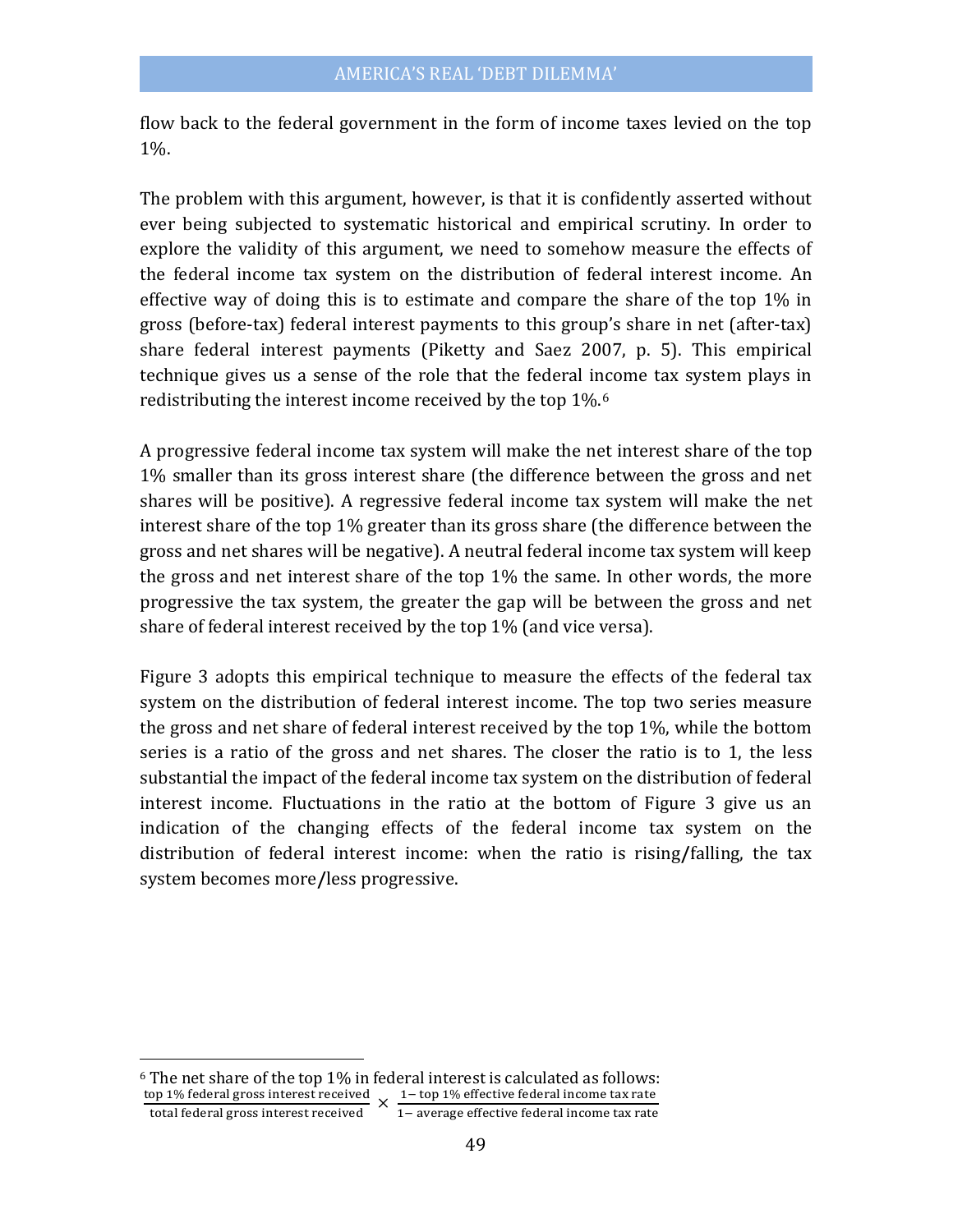

*Figure 3 Giving and Receiving: Gross versus Net Federal Interest Income*

Note: Missing data are interpolated from the trend growth rate. The net share of interest is calculated by multiplying the top 1% share of total gross interest by the differential complements of the income tax rate (see footnote 5).

Source: For the top 1% share of federal interest, see Figure 2. For the effective tax rate from 1962-2004, Piketty and Saez (2007): (http://elsa.berkeley.edu/~saez/). From 2005-2009, the IRS Statistics of Income: (http://www.irs.gov/pub/irs-soi/12inwinbulratesshare.pdf).

According to the ratio series in Figure 3, the effect of the federal income tax system on the distribution of federal interest income has fluctuated historically. Over the long term, however, the effect of federal income tax on the distribution of federal interest income has been fairly constant. The gap between the gross and net series has gradually widened over the past five decades, but only very slightly. Meanwhile the distribution of federal interest has become rapidly concentrated in favour of the top 1%.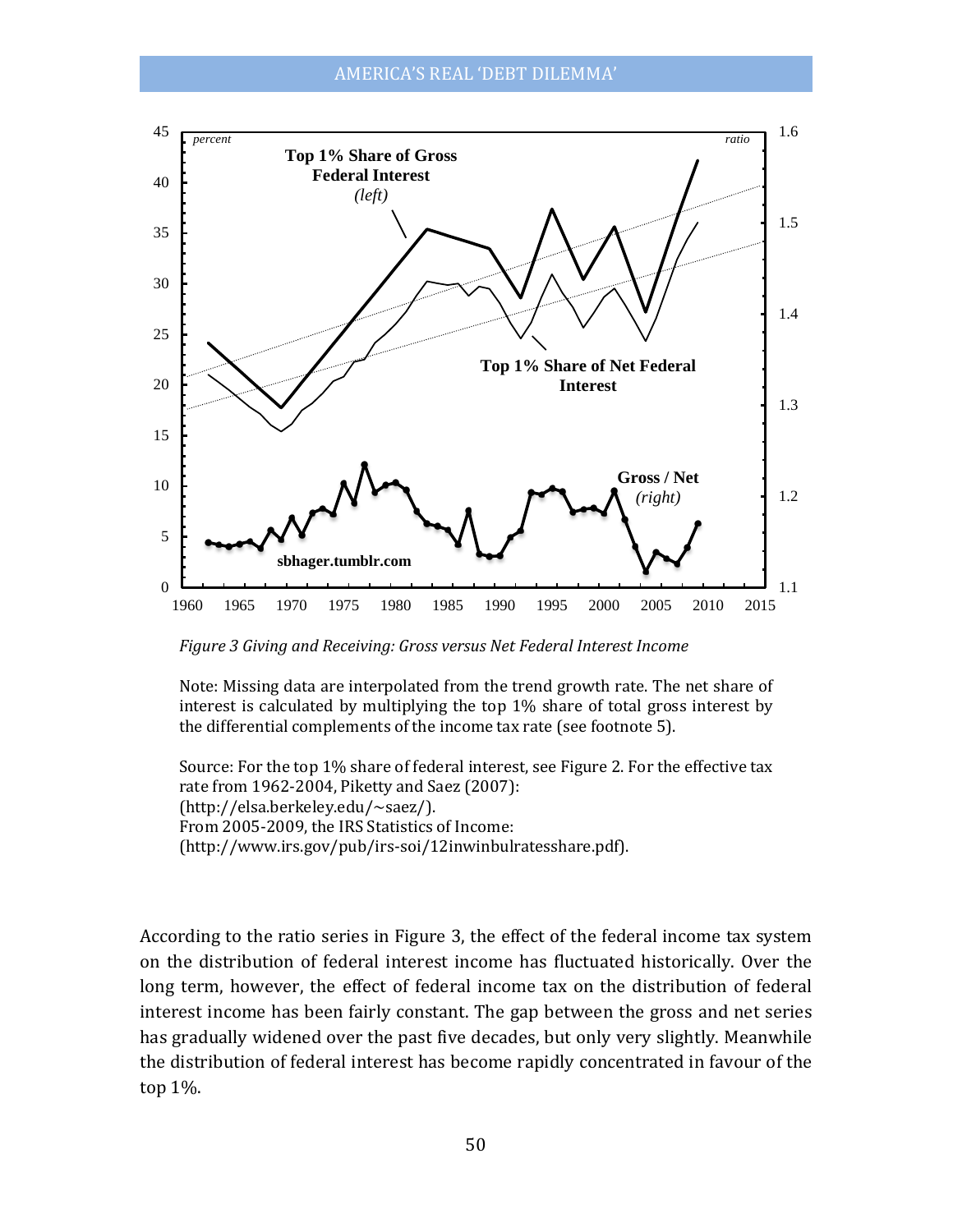In short, Figure 3 indicates that the federal income tax system has done little to offset the growing inequity in the distribution of federal interest payments. What the top 1% gives to the federal government in income taxes as a percentage of its income has, at least since the early 1980s, failed to keep pace with what it receives in federal interest payments. As a result, it is, to put it mildly, highly misleading to claim that a progressive federal income tax system offsets the increasingly regressive distribution of federal interest income.

## **Transfer Payments: The Great Equalizer?**

There is still one more argument that skeptics could invoke to downplay the regressive distribution of federal bonds and federal interest. This argument has to do with the role of intra-governmental debt, the portion of the public debt held by the federal government, in offsetting the regressive pattern of privately held public debt.

Intra-governmental debt is a peculiar outcome of the government budget accounting process, representing the accumulated surpluses in the federal government trust fund accounts. Unlike general government revenues and expenses where there is no one-to-one correspondence between revenues and the expenses they fund, government trust funds are budget accounting devices that 'earmark' certain types of taxes to corresponding expenditures (see Wray 2004).

For example, federal payroll taxes are earmarked specifically for the Social Security Trust Fund account. When payroll taxes exceed social security benefits, the Social Security Trust Fund account accumulates a surplus, which the federal government is required by law to invest in special interest-bearing Treasury securities. Intragovernmental holdings of the public debt are significant. In 2012, they stood at \$4.8 trillion, equivalent to nearly half the \$11 trillion of the public debt held by private investors.

Keynesians celebrate the holdings of the public debt in federal government trust fund accounts such as Social Security, Medicare and Medicaid as a progressive force that serves the interests of 'average' Americans (Cavanaugh 1996, p. 68), while neoliberals vilify intra-governmental debt, claiming that it represents the 'bloated' entitlements of an unsustainable welfare state (Pakko 2009, p. 9). Despite fundamental disagreements, both Keynesians and neoliberals accept the notion that intra-governmental holdings work to offset the 'top heavy' distribution of the privately held portion of the public debt.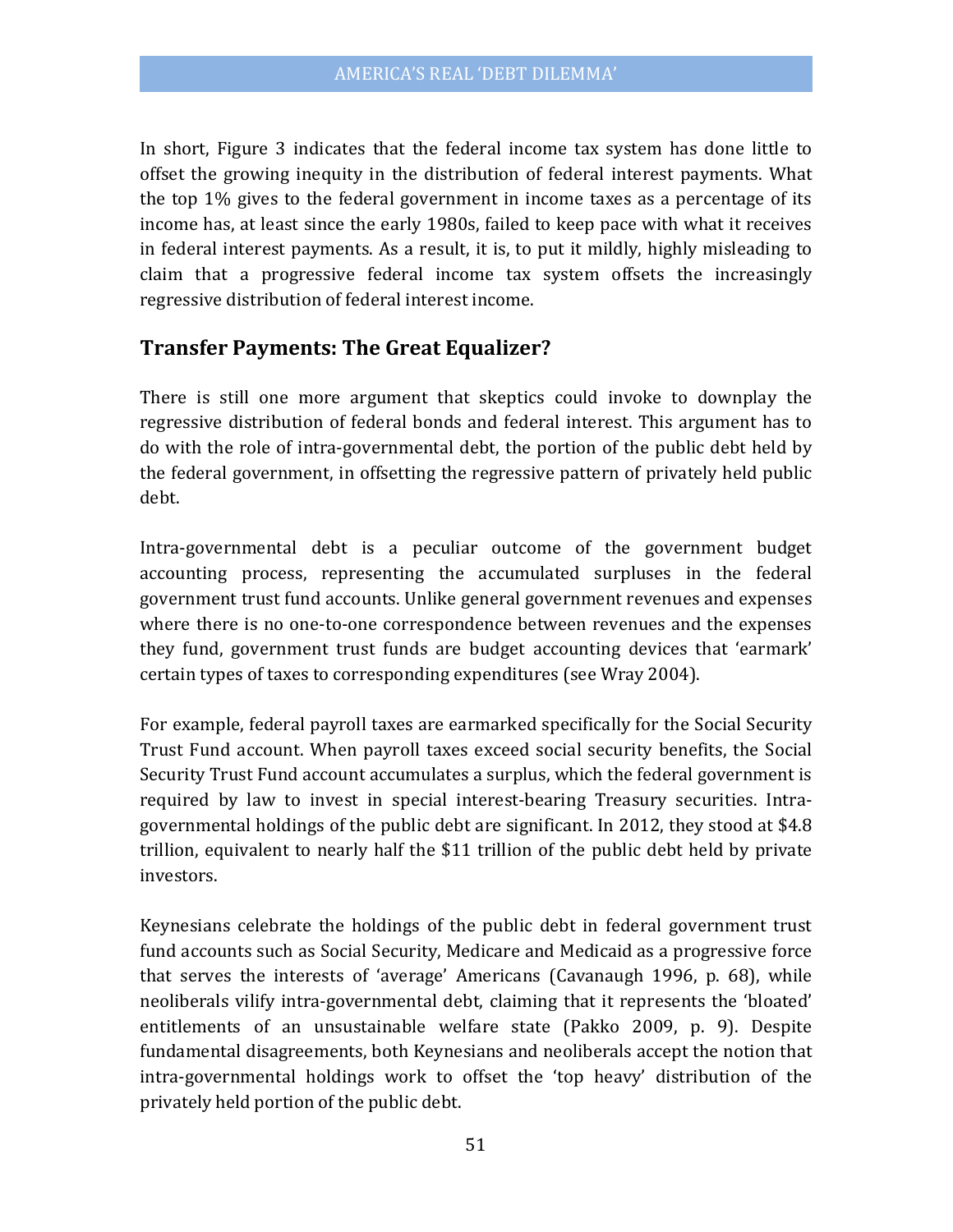Once again, the problem is that these claims are rarely subjected to historical and empirical scrutiny. How, then, do we go about exploring empirically the assertion that these substantial intra-governmental holdings somehow represent the interests of 'average' Americans and offset the regressive distribution of privately held public debt?

In and of itself, the overall level of intra-governmental debt tells us nothing about the interests that are served by it. But technically when the federal government pays out social security benefits and other forms of transfer payments, it cashes in some of the Treasury securities from its trust fund accounts to pay out transfer payments to individuals and families in dollars and cents. We can therefore examine the distribution of transfer payments in order to determine indirectly whose interests are served by intra-governmental holdings of the public debt.

A recent study by the Congressional Budget Office (2012) on household income inequality offers insights into the distribution of government transfer payments over the past three decades. The CBO data indicate that the share of transfer payments received by the top 1% of households has changed little over the past three decades. Since 1979, the top 1% has received on average a paltry 0.89 per cent of transfer payments, and this share fell even further to 0.68 per cent in 2009. As a result, there is really no question that over the past three decades intragovernmental debt has been an institution that serves the interests of the bottom 99%.

But the fact that the bulk of transfer payments flow to the bottom 99% of households should not lead us to overstate the role of intra-governmental debt as a progressive redistributive force. The reason for this can be seen once we start to break down the distribution of transfer payments within the bottom 99%.

Though the 99% has in recent years become a catchall category used to distinguish the majority from the wealthy elite, it is, in reality, a very diverse group with its own hierarchical structure. The bottom 99% includes social groups ranging from the 'power belt' of professionals in the 90th to 99th percentiles of income distribution that 'surrounds, serves and protects' the top 1% (Bichler et al. 2012, p. 5), all the way down to the 46 million Americans that live below the poverty line (Denavas-Walt et al. 2012, p. 13). Once we take into account the hierarchical structure within the bottom 99% into our analysis of the distribution of transfer payments, we see that sweeping transformations have taken place over the past three decades.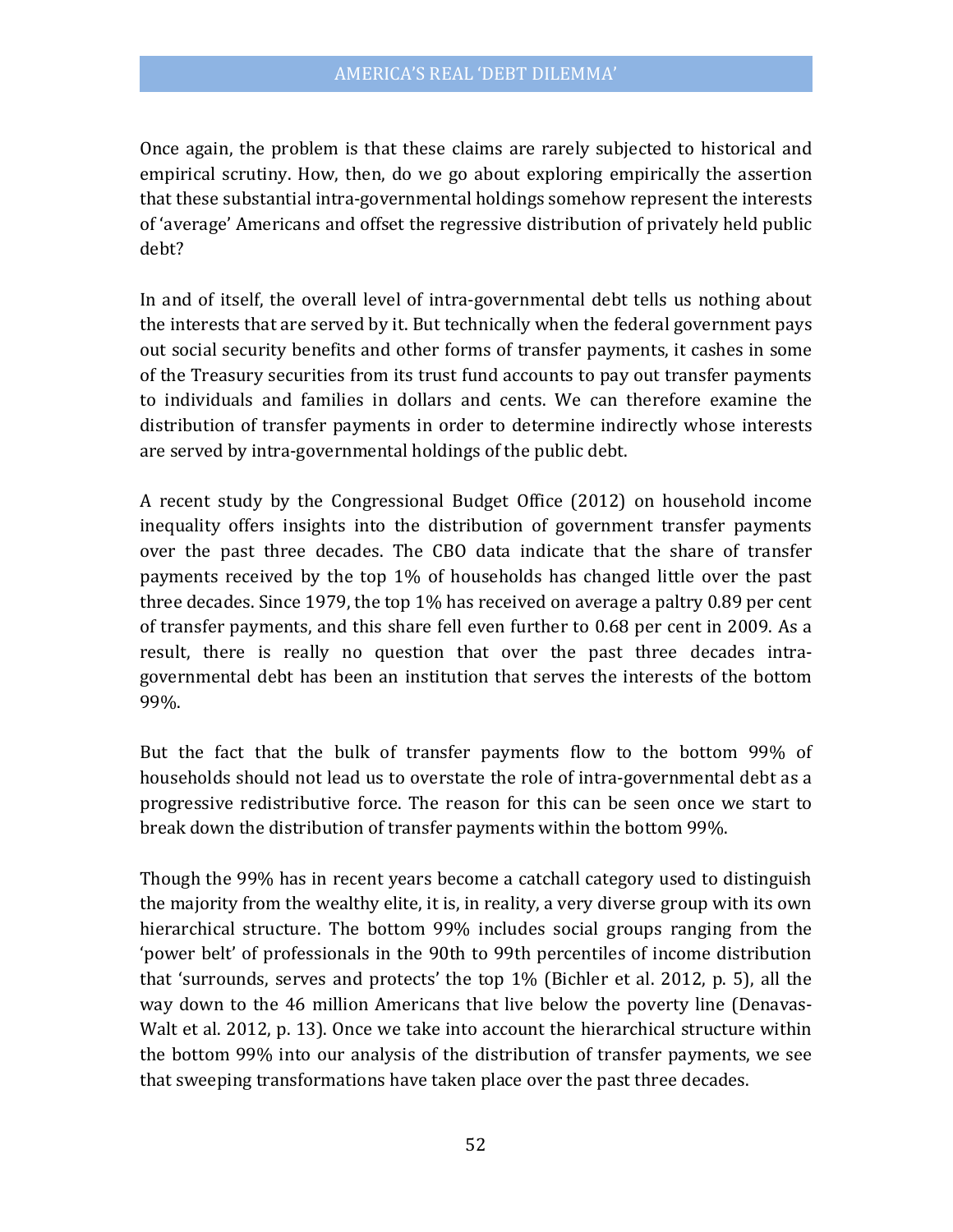Figure 4 breaks down the CBO data on the distribution of transfer payments within the bottom 99% of households. The figure is divided into two broad categories: the thin line shows the share of transfer payments received by households in the 60th to the 99th percentiles of income distribution (that is, the top 40% minus the top 1%), while the thick line shows the share of transfer payments received by households in the bottom 40%.



*Figure 4 Transfer Payments and the Bottom 99%*

Note: Transfers include federal, state and local government cash (e.g. social security) payments and in-kind (e.g. voucher) payments.

Source: The Congressional Budget Office (2012): (http://www.cbo.gov/publication/43373).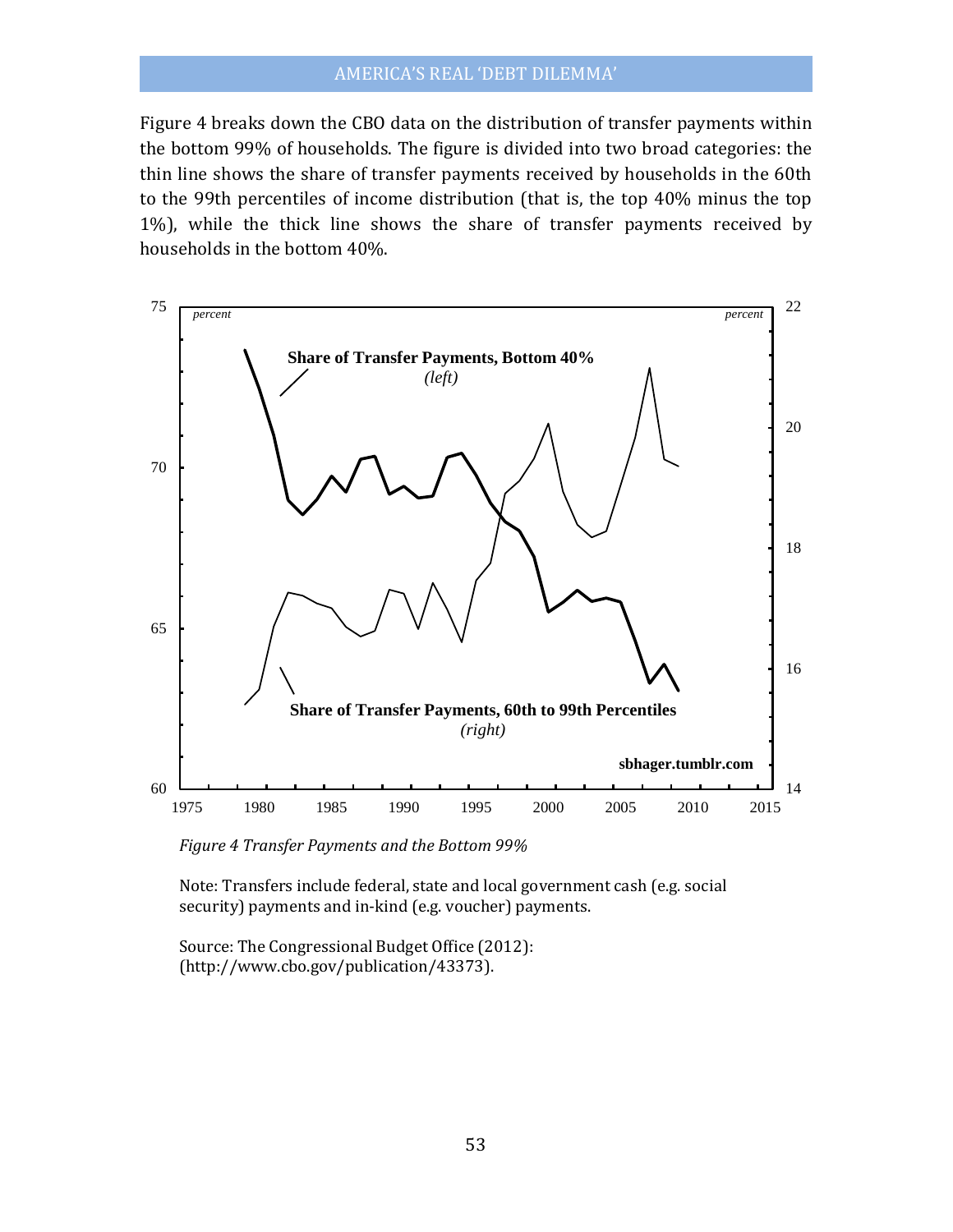The CBO data indicates that the share of government transfer payments received by the upper stratum of US households has increased modestly over the past three decades from 15% in 1979 to 20% in 2009. Meanwhile, households in the bottom 40% saw their share of transfer payments fall from 73% to 63% over the same period. The fall has been particularly dramatic for households that are most likely to rely on government transfers for survival, with the share of transfer payments received by households in the bottom 20% falling markedly from 54 to 40% from 1979 to 2009.

Intra-governmental debt, like the income tax system, plays a limited role in offsetting 'top heavy' distribution of the privately held public debt. Undoubtedly the top 1% of households has never claimed much of a stake in the transfer payments that flow from the inter-government debt held in government trust fund accounts. And thus in broad terms, intra-governmental debt does indeed represent the interests of the bottom 99%. Yet once we dig deeper and break down the distribution of transfer payments within the bottom 99%, we see that over the past three decades intra-governmental debt has intensified social inequality and polarization.

#### **Conclusion: The Real Debt Dilemma**

The current debate over the 'debt dilemma' draws linkages between the growing public debt and issues of distribution and inequality. Those who advocate spending cuts blame the public debt explosion on the bottom 99%; a group that they argue receives too much from the federal government.[7](#page-13-0) Meanwhile those who advocate tax hikes and the closing of tax loopholes, blame the public debt explosion on the top 1% that has failed to pay its 'fair share' to government coffers.

Using power-centered accounting techniques and methods, the empirical analysis presented in this article suggests that the current debate is missing a big part of the overall picture. The public debt is not, as the current debate would have us believe, simply an *outcome* of inequality. Rather the public debt, through the power dynamics of ownership distribution, directly contributes to income and wealth inequality in America. Much like its share of total wealth and income, the top 1% has

<span id="page-13-0"></span> <sup>7</sup> During the 2012 Presidential election campaign, Republican candidate Mitt Romney adopted a similar line of argument, focusing specifically on the bottom 47% of Americans who he argued '…are dependent upon government, who believe that they are victims, who believe the government has a responsibility to care for them, who believe that they are entitled to health care, to food, to housing, to you name it. These are people who pay no income tax' (quoted in Rucker 2012).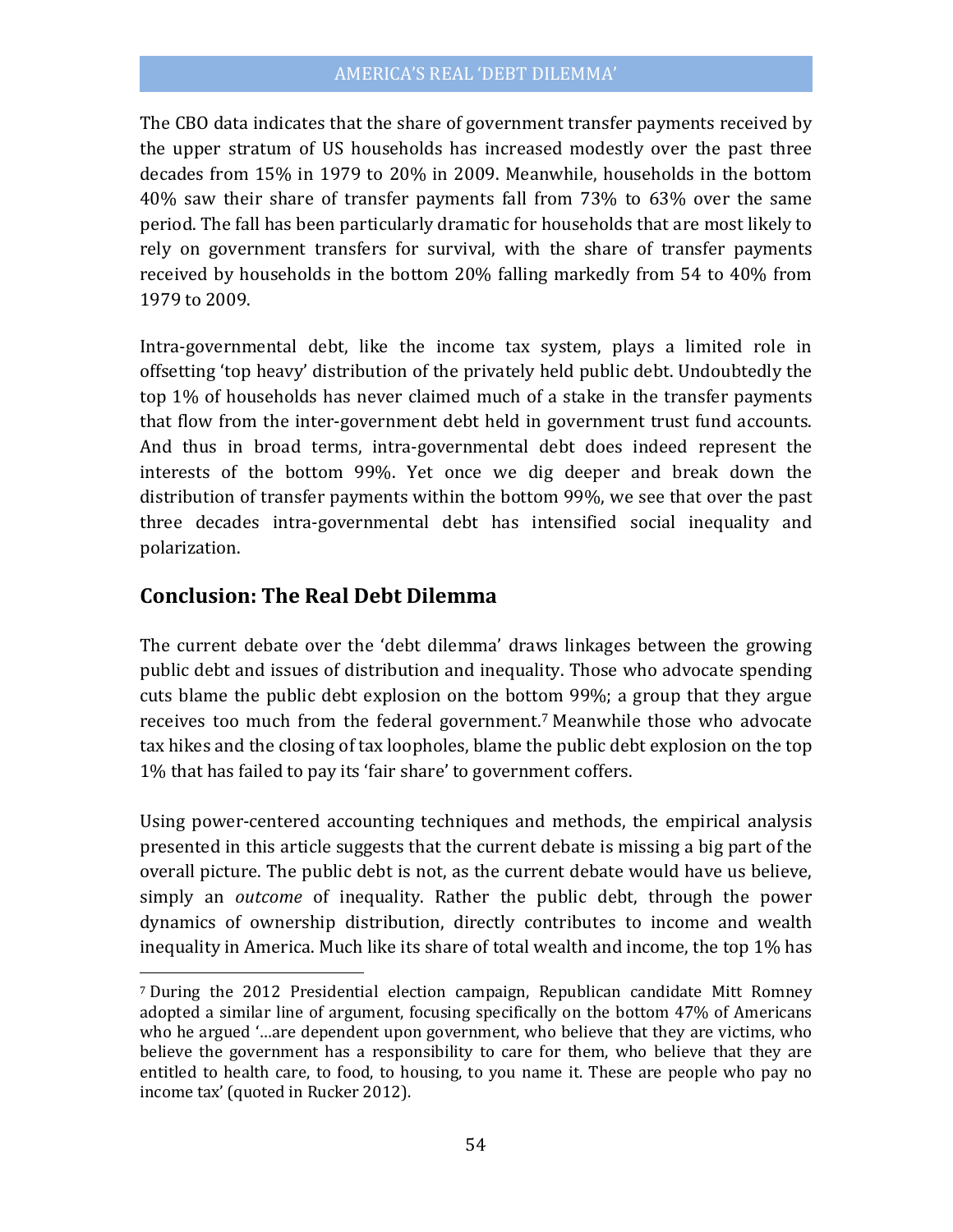greatly increased its share of federal bonds and federal interest over the past three decades or so. Over this period, and especially in the context of the current crisis, the public debt has served more and more to augment and reinforce the power of the top 1%.

Once these power relations underpinning public indebtedness are brought to the fore, we gain a totally different understanding of America's 'debt dilemma'.

On the one hand, the federal government faces a dilemma in trying to *reduce* the public debt. Attempts to reduce the privately held portion of the public debt are likely to encounter resistance from the top 1%. During the current crisis, federal bonds have served as a 'safe haven' for investors, and as we saw in Figure 1, the top 1% has greatly increased its ownership share in the past few years. Without any signs of recovery, the top 1% is unlikely to want to relinquish these 'risk-free' assets. Efforts to reduce the debt are therefore likely to target the intra-governmental debt, which, although increasingly regressive, still works broadly in the interests of the bottom 99%. Reducing intra-governmental debt held in government trust fund accounts is tantamount to gutting social programs. Given the state of wealth and income inequality in America, it is worth questioning whether an austerity drive of this type can occur without causing major social upheaval.

On the other hand, the federal government faces a dilemma in trying to *increase* the public debt. Again taking into consideration the current state of wealth and income inequality, any further increases to the privately held portion of the public debt are likely to be purchased by the top 1%. Adding to the outstanding public debt is therefore likely to further skew the concentration of federal bonds and federal interest and contribute directly to growing income and wealth inequality. And this potential dynamic brings with it its own questions about whether any policy actions that further increase wealth and income inequality can be implemented without encountering further resistance from the bottom 99%.

Without progressive redistributive spending and/or tax policies, actions to decrease and increase the public debt are *both* liable to aggravate an already explosive situation characterized by deepening social inequality. This is America's *real* debt dilemma. And this dilemma only makes sense once we investigate the power relations that underpin the public debt.

For some, these conclusions may seem somewhat counter-intuitive if not completely contradictory: isn't the ruling class adverse to big government and public debt? How can the public debt serve as an institution of power when the most powerful seem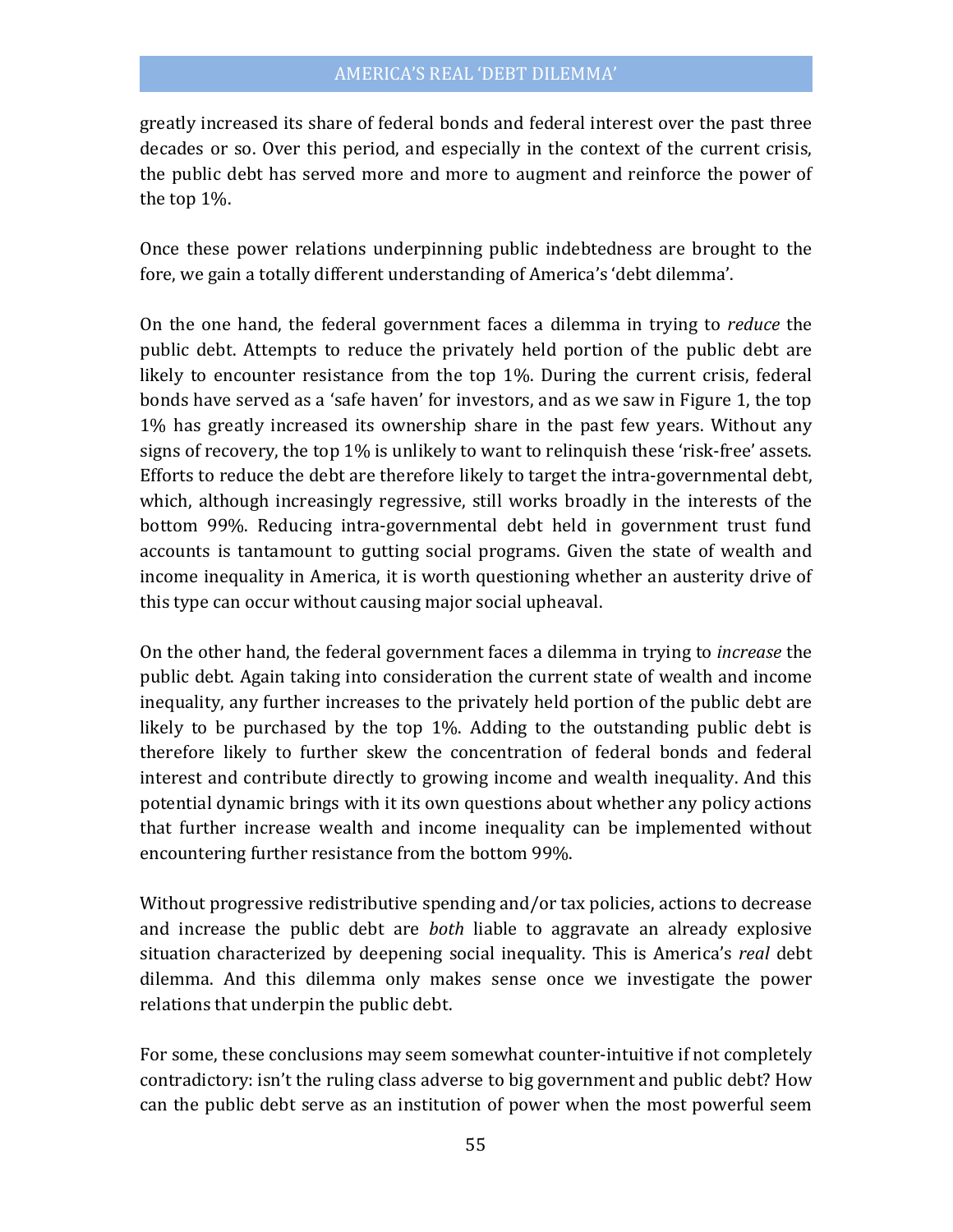so opposed to it? Just look at the high profile 'Fix the Debt' campaign that is led by billionaire fiscal conservative Pete Peterson and supported by CEOs from dominant corporations such as Bank of America, Boeing, Citigroup, General Electric, Goldman Sachs, Honeywell, Microsoft, Time Warner and Verizon (see Confessore 2013).[8](#page-15-0) 'Fix the Debt' does indeed advocate debt reduction. But the 'fix' that the campaign prescribes focuses almost solely on cuts to social security, Medicare and Medicaid programs, along with a 'pro-growth' tax regime that would introduce unspecified measures to broaden the tax revenue base and at the same time *reduce* tax rates (Krugman 2012). Fear mongering about the public debt and budget deficits is just a means for 'Fix the Debt' to push through an austerity agenda, one that, in the words of a recent editorial in *The Nation* (2013), is bent on '…making the 99% pay to make the wealthiest 1% a whole lot wealthier'.

To understand how the ruling class really views debt reduction, we can look back at a rare but recent instance in US history when there was a serious prospect for public debt elimination. During the second administration of Bill Clinton the federal government ran budget surpluses and significantly reduced the public debt. And by the turn of the millennium, many were forecasting that the public debt would soon be eliminated altogether.

Of course these forecasts now appear farcical with the public debt nearing 100 percent of GDP. But what is interesting is the lukewarm response to the prospect of debt elimination from powerful financial interests. Rather than celebrate the Clinton-era surpluses, financial groups started to worry about the implications of the rapid disappearance of federal bonds, which provide not only a massive and liquid financial market, but which are also the benchmark asset used to price all other types of assets (Reiner 2001). And in a telling 2001 speech to the Bond Market Association, Federal Reserve Chairman Alan Greenspan spent a great deal of effort trying to justify budget surpluses by placating fears about the negative effects of debt retirement on financial markets.<sup>[9](#page-15-1)</sup> If the ruling class response to debt reduction

<span id="page-15-0"></span> <sup>8</sup> A recent study by Page, Bartels and Seawright (2013: 55–6) lends credence to this view. In their survey, these researchers surveyed a sample of wealth individuals within the top 1% and asked them to identify 'very important problems' currently faced by the US. 87 percent of the individuals sampled identified 'budget deficits' as one of these problems. In fact, the top 1% cited budget as a 'very important problem' more than any other issue, including unemployment (84 percent), education (79 percent) and international terrorism (74 percent). In contrast, a survey of general public opinion by CBS found that only 7 percent of people identified budget deficits and public debt as the *most* important problem facing the country.

<span id="page-15-1"></span><sup>9</sup> Economist Bill Mitchell (2010) notes how in 2002 the Australian experience may have 'given the game away' in regards to ruling class sentiments about the public debt. That year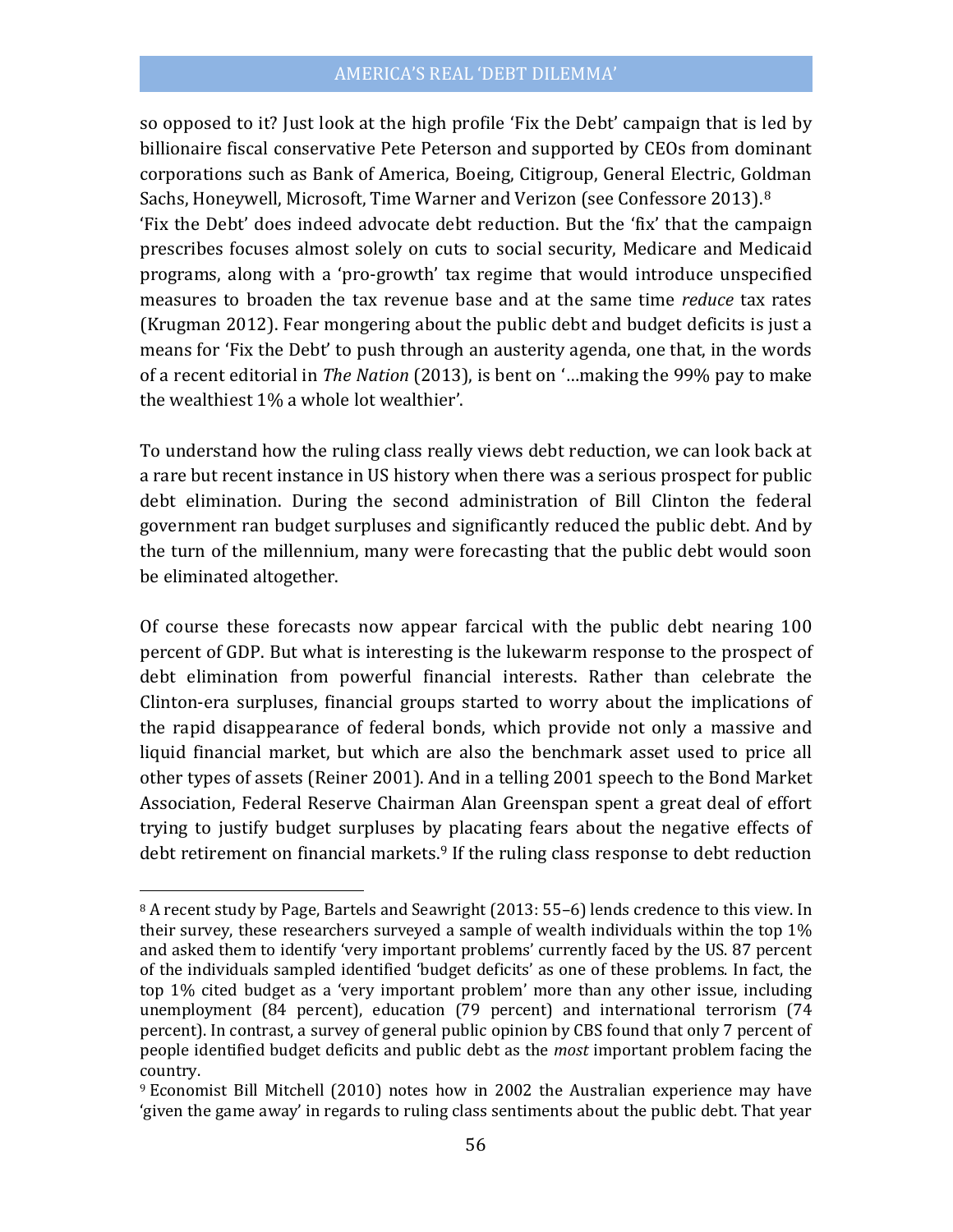in periods of confidence is lukewarm, then how seriously should we take its calls for debt reduction in a period of global crisis? How can we treat the current calls for debt reduction as anything but fear mongering that serves some ulterior motive?

Of course there is nothing particularly novel in suggesting that the 'Fix the Debt' campaign is mostly a ploy to broaden support for an austerity agenda. This argument has been made not only by Occupy-inspired the 'Flip the Debt' movement but also by mainstream economists such as Paul Krugman (2012b, 2013).

What is novel about the approach taken here is that it moves beyond the narrow debate over the 'debt dilemma' and looks at the power underpinnings of the public debt through an examination of the top percentile's share of federal bonds and interest income. By mapping the distributive shares of the public debt we come to a more nuanced understanding of the complex ways in which the ruling class wields power through the institution of public debt. And it is only by mapping these distributive shares that we come to understand the limits, contradictions and dilemmas that emerge out of the power relations of public indebtedness.

Rather than debate with the top 1% on its own terms, those that oppose the austerity agenda would do well to think seriously about these power relations and articulate an alternative view of America's 'debt dilemma'.

i<br>I the Australian government was running massive and growing budget surpluses yet continued to issue significant sums of government bonds. The reason? Powerful financial institutions started to protest against the 'thinning' of the bond market.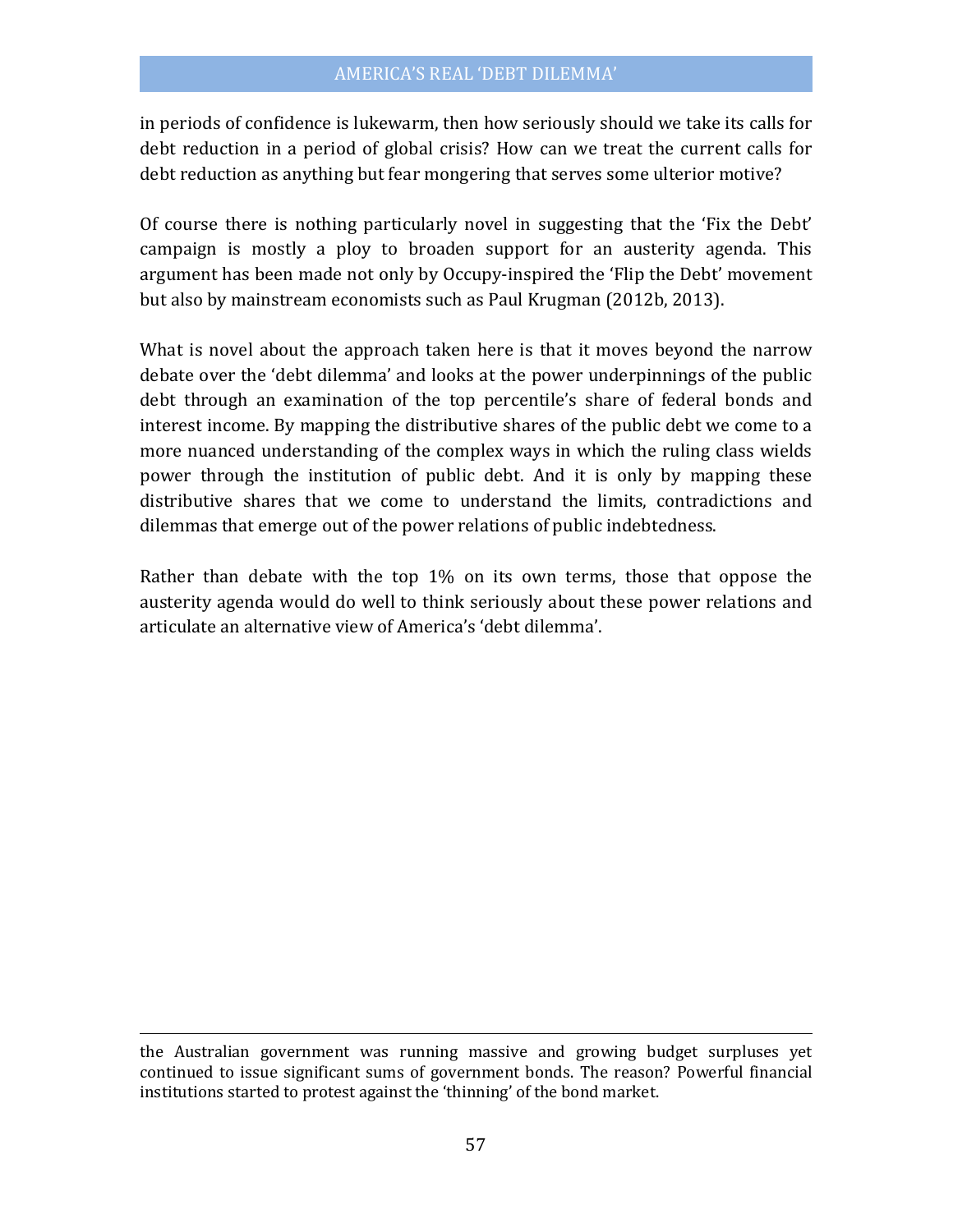#### **References**

Anonymous. 2013. Stacking the Debt: The Phony 'Fix the Debt' Campaign. *The Nation* (20, February), accessed March 16, <http://www.thenation.com/article/173022/stacking-deck-phony-fix-debtcampaign#>

Bichler, Shimshon and Jonathan Nitzan. 2011. Kliman on Systemic Fear: A Rejoinder. *Journal of Critical Globalization Studies* 4 (April): 93–118.

Bichler, Shimshon, Jonathan Nitzan and Tim di Muzio. 2012. The 1%, Exploitation and Wealth: Tim di Muzio Interviews Shimshon Bichler and Jonathan Nitzan. *Review of Capital as Power* 1(1): 1–22.

Buffett, Warren. 2011. Stop coddling the super-rich. *New York Times* (15, August): A21.

Buffett, Warren. 2012. A minimum tax for the wealthy. *New York Times* (27, November): A32.

Cavanaugh, Francis X. 1996. *The Truth about the National Debt: Five Myths and One Reality*. Boston: Harvard Business School Press.

Confessore, Nicholas. 2013. Public goals, private interests in debt campaign. *New York Times* (10, January): A1.

Congressional Budget Office. 2012. *The Distribution of Household Income and Federal Taxes, 2008 and 2009*. Washington: Congressional Budget Office.

Cote, David. 2012. No more CEO silence – it's time to speak out about the debt. *Financial Times* (13, July): 15.

Denavas-Walt, Carmen, Bernadette D. Proctor and Jessica C. Smith. 2012. Income, Poverty and Health Insurance Coverage in the United States: 2011. *Current Population Reports* P60–243. Washington: Government Printing Office.

Domhoff, G. William. 2013. Wealth, Income, and Power, accessed 16 March 2013, <http://www2.ucsc.edu/whorulesamerica/power/wealth.html>

Eisner, Robert. 1986. *How Real Is the Federal Deficit?* New York: Free Press.

Ferguson, Niall. 2009. A history lesson for economists in thrall to Keynes. *Financial Times* (30, May): 7.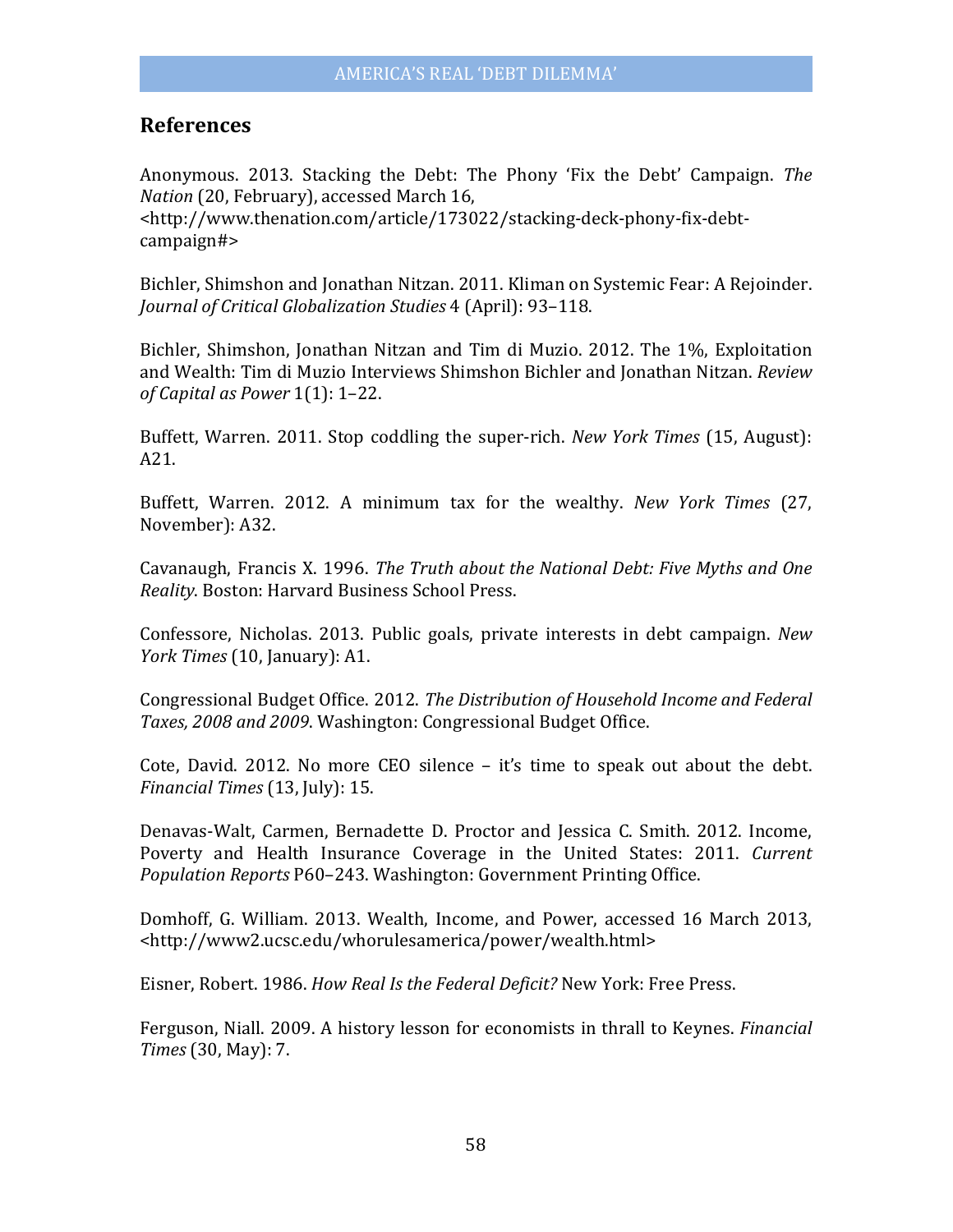Ferguson, Niall. 2010. A Greek crisis is coming to America. *Financial Times* (11, February): 9.

Graeber, David. 2011. *Debt: The First 5,000 Years*. Brooklyn: Melville House.

Greenspan, Alan. 2001. The paydown of federal debt. *Remarks before the Bond Market Association*, White Sulphur Springs, West Virginia (27, April), accessed 16 March 2013,

<http://www.federalreserve.gov/boarddocs/speeches/2001/20010427/default.ht m>

Harding, Robin. 2013. A looming crisis. An opportunity for reform. *Financial Times* (22, January): 9.

Heilbroner, Robert and Peter Bernstein. 1989. *The Debt and the Deficit: False Alarms/Real Possibilities*. New York: W.W. Norton and Company.

Internal Revenue Service. 1973*. Personal Wealth Estimated from Estate Tax Returns, 1969*. Washington: Internal Revenue Service.

Johnson, Barry and Kevin Moore. 2005. Consider the Source: Differences in Estimates of Income and Wealth from Survey and Tax Data. *Special Studies in Federal Tax Statistics* (January): 77–99.

Kotlikoff, Laurence. 2010. Uncle Sam has worse woes than Greece. *Financial Times* (26, July): 7.

Krugman, Paul. 2012a. Nobody understands debt. *New York Times* (2, January): A21.

Krugman, Paul. 2012b. Brewing up confusion. *New York Times* (31, December): A19.

Krugman, Paul. 2013. Deficit hawks down. *New York Times* (25, January): A27.

Lampman, Robert J. 1962*. The Share of Top Wealth-Holders in National Wealth, 1922–1956*. Cambridge, MA: The National Bureau of Economic Research.

Mitchell, Bill. 2010. Market participants need public debt. *Billy Blog*, accessed 16 March 2013, <http://bilbo.economicoutlook.net/blog/?p=10404>

Page, Benjamin I., Larry M. Bartels and Jason Seawright. 2013. 'Democracy and the Policy Preferences of Wealth Americans', *Perspectives on Politics*, 11(1): 51–73.

Pakko, Michael. 2009. Deficits, Debt and Looming Disaster: Reform of Entitlement Programs May be the Only Hope. *The Regional Economist* (January): 4–9.